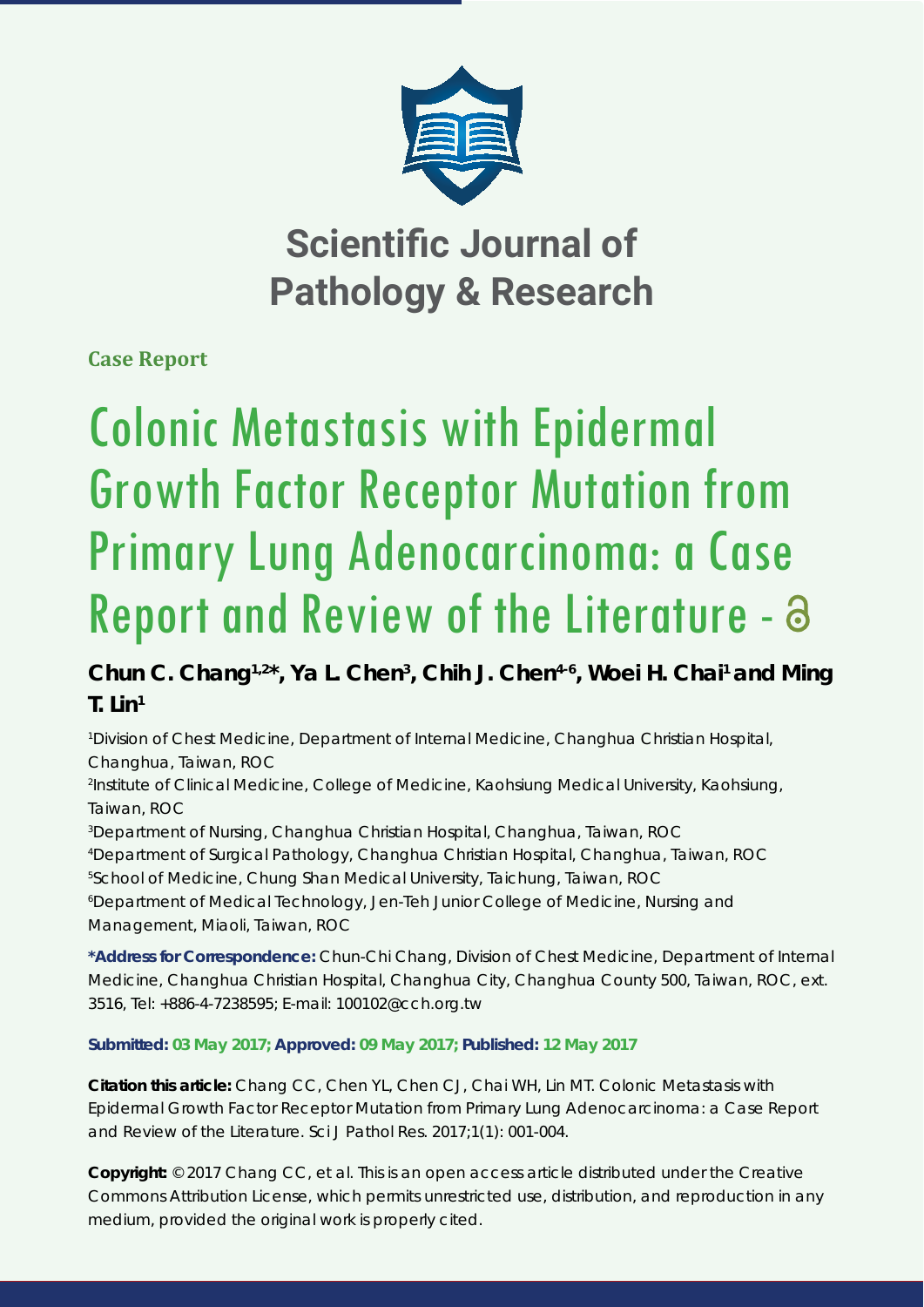# **ABSTRACT**

Colon cancer with lung metastasis is very common clinically, but lung cancer with colon metastasis is relatively rare. More than half of lung cancers have distant metastasis at the time of the initial diagnosis. Despite patients undergoing resection for potential cure of lung cancer, silent metastatic disease is also considered. Gastrointestinal metastasis had rarely been reported, whereas colonic metastasis seems to be particularly rare. Although the majority of reported patients lack abdominal symptoms, we need to be aware of gastrointestinal metastasis in lung cancer patients who have gastrointestinal symptoms. This report presents a clinical case with colonic metastasis with Epidermal Growth Factor Receptor (EGFR) Mutation from primary lung adenocarcinoma. Immunohistochemistry and molecular genetics can provide important information in the practice of clinical medicine.

**Keywords:** Lung cancer; Colon metastasis; Epidermal Growth Factor Receptor (EGFR) Mutation.

## **INTRODUCTION**

Colon cancer with lung metastasis is very common clinically, but lung cancer with colon metastasis is relatively rare. Malignancies of the lung are the leading cause of cancer-related mortality in the world [1]. Non-Small Cell Lung Cancer (NSCLC), especially adenocarcinoma, constitutes the majority of all histological subtypes. Cancer metastasis is the most critical prognostic factor and a highly complex phenomenon. More than half of cases of primary lung cancer have distant metastasis at the time of the initial diagnosis [2]. The most frequent destinations for lung cancer metastasis include lymph nodes, pleura, contralateral lung, liver, bones, brain and adrenal glands  $[3,4]$ . The Gastrointestinal (GI) tract is an exceptionally rare site of metastasis from primary lung cancer in the published literature [5-7]. We present a clinical case with colonic metastasis with Epidermal Growth Factor Receptor (EGFR) mutation from primary lung adenocarcinoma and also review the current literature of lung cancer with gastrointestinal metastasis.

### **CASE REPORT**

A 73 year old man, former smoker with a 20 pack year smoking history and multiple co-morbidities including type 2 diabetes mellitus, hypertension, hyperlipidemia, atrial fibrillation and chronic hepatitis C post interferon treatment, was admitted to the hospital because of dizziness, slurred speech, easily choking, drooling and unsteady gait with tilting to left side recently. Magnetic resonance imaging of the brain with contrast revealed multiple abnormal signals and enhanced lesions in the pons, bilateral cerebellar hemispheres and bilateral cerebral hemispheres with peri-focal edemas which miliary metastasis was considered. Chest X-ray (Figure 1A) and computed tomography (CT) scan (Figure 1B), revealed a 21 mm round mass in the left upper lung superimposed with left first rib and increased interstitial infiltrates with peribronchial cuffing and "dirty chest" appearance in the right lower lung which aspiration pneumonia was highly suspected. In addition, patient had bowel habit change and obvious body weight loss about 8kg within recent half year. Colonoscopy (Figure 2) revealed sub epithelial tumor with central ulcer over ileum and ascending colon (90cm from anal verge) which metastasis was considered.

The pathology from CT-guided lung biopsy confirmed adenocarcinoma with positive Thyroid Transcription Factor-1 (TTF-1) on Immunohistochemistry (Figure 3A, 3B). The pathology from colonoscopic polypectomy demonstrated metastatic adenocarcinoma with TTF-1 (+), CK7 (+), CK20 (-), CDX2 (-) and Hep-par-1 (-) of the tumor cells on Immunohistochemistry (Figure 3C, 3D, 3E, 3F, 3G). EGFR mutation test from both primary lung cancer and metastatic colon tumor showed the same mutation locus at L858R on EGFR exon 21.

After complete staging works up, the final diagnosis was stage IV (T4N3M1b) lung adenocarcinoma in LUL with contralateral lung, pleura, liver, brain, bones and colon metastasis. Target therapy, EGFR-tyrosine kinase inhibitor (EGFR - TKI; 150 mg erlotinib once daily), had been prescribed as first-line therapy. One month later, patient's condition became better clinically. Followed chest X-ray revealed lung cancer in LUL in stable status. But, because of a worsening clinical course related to severe diarrhea and lower gastrointestinal bleeding with hypovolemic shock, patient and his family opted for hospice care eventually. Finally, he passed away less than 2 months after the initial lung cancer diagnosis.



#### Figure 1: A pulmonary nodule in the left upper lung.

(A) Chest X-ray shows round ground-glass opacity in the left upper lung super imposed with left first rib and increased interstitial infiltrates in the right lower lung which aspiration pneumonia was highly suspected.

(B) Chest CT scan reveals a soft tissue density lesion with size about 21 x 15 mm in the left upper lung (white arrowhead) and multiple variable size micronodules in bilateral lobes of lungs which are highly suspicious metastasis.



**Figure 2:** Subepithelial tumor with central ulcer over terminal ileum (A: estimated 0.5cm) and ascending colon (B: 90cm from anal verge; estimated 1.0cm) which are highly suspicious metastasis on colonoscopy examination.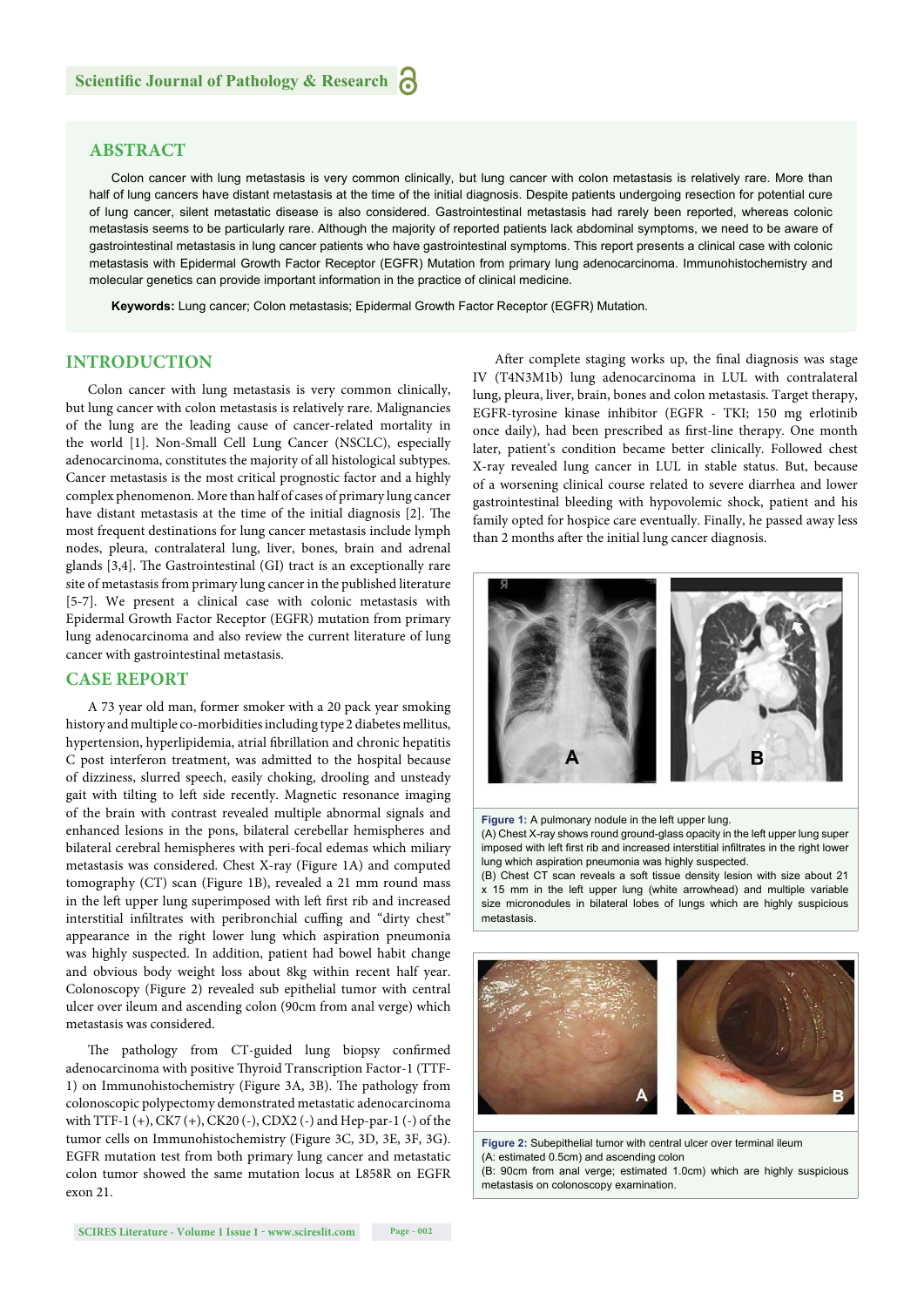## **Scientific Journal of Pathology & Research**



## **DISCUSSION**

Metastatic spread occurs in approximately half of lung malignancies. The most frequent metastatic organs include lymph nodes, adrenal glands, liver, brain and bones. The incidence of metastatic lesions to the GI tract is under speculation because it did not be examined routinely for lung cancer staging. The mechanisms of spread of lung cancer to the GI tract occurs through deposition of malignant cells in the subserosal layer of the bowel [8] through the spinal vein hematogenous route or retroperitoneal and mesenteric lymphatic routes [9], with subsequent proliferation of these new foci [10]. The majority of reported patients lack abdominal symptoms and lesions are later diagnosed at autopsy. The most common abdominal symptom is abdominal pain which occurs in about half of patients [11] but lacks specificity. Other abdominal symptoms may be presented as nausea, vomiting, weight loss, obstruction, perforation, GI bleeding, dysphasia, anemia, jaundice or bowel habit change.

Primary lung cancer that metastasizes to the GI tract usually presents as a solitary nodule, with the preponderance for the male sex [12]. According to different manifestations, diagnosis tools may include fecal occult blood testing, abdominal CT scan, positron emission tomography scanning, Tc-99m red blood cell-labelled scintigraphy, endoscopy studies and immunohistochemical staining. A positive TTF-1 stain on immunohistochemistry, with a sensitivity of 57.5  $\sim$  76% and a specificity of 99  $\sim$  100% [13], differentiates between an adenocarcinoma of lung from colorectal origin. In addition, positive staining for CK5/6 or p63 with negative staining for CK20 and CDX-2 typically represents adenocarcinoma of the lung.

Generally, advanced lung malignancies with metastasis to the GI tract imply poor prognosis. McNeill et al. estimated survival of fewer than 16 weeks and Lou, et al. [14] determined an overall survival ranging from 5 weeks to 1 year with a median of 3 months post-diagnosis with colonic metastasis [6]. In current literature review, Jevremovic estimated that the total number of cases reported metastasizing to the stomach is less than 60, to the small intestine is 58 and to the colon is 14 [15]. A number of clinical studies about symptomatic GI metastasis have estimated the incidence to range from 0.2 ~ 1.7% [2,6,11,16], but there is a 4.6 ~ 14% incidence of GI metastasis found at autopsy [6, 17-19]. From clinical studies and autopsy data, squamous cell carcinoma and large cell carcinoma of lung are the most commonly histological sub types' involved GI metastasis [15].

Treatment of patients with lung cancer depends upon the cell type, molecular characteristics, tumor stage, and an assessment of the patient's overall medical condition. The identification of oncogenic activation of particular tyrosine kinases in some advanced NSCLC tumors, most notably mutations in the EGFR or rearrangements of the Anaplastic Lymphoma Kinase (ALK) gene or ROS1 gene, has led to the development of specific molecular treatments for patients. EGFR-TKI significantly prolongs progression-free survival in patients with advanced NSCLC that contains an activating mutation in EGFR compared with platinum-based chemotherapy doublets. However, there is no available data about the treatment response of EGFR-TKI to patients with colonic metastasis with EGFR mutation from primary lung adenocarcinoma at present. In addition, diarrhea is a common symptom in patients receiving small molecule EGFR-TKIs, such as erlotinib, gefitinib, and afatinib. Although diarrhea is reported in up to 90% of patients, especially those treated with afatinib in phase III study [20], it is severe in fewer than 15% and typically can be easily managed by the use of loperamide. Because diarrhea is an uncommon symptom of GI metastasis, the mortality of the presented patient may be related to the side effect of EGFR-TKI combined with laxative agents for constipation and hemorrhoid.

Many experts believe that patients undergoing resection for potential cure of lung cancer have silent metastatic disease sometimes. Colonic metastasis seems to be particularly rare. The majority of reported patients lack abdominal symptoms. We must be aware of GI metastasis in patients who have NSCLC, especially squamous cell carcinoma and large cell carcinoma, with GI symptoms or a solitary sub-epithelial tumor on colonoscopy examination. In the era of molecular and personalized therapeutics, targeted therapy has provided a successful avenue for treatment of high-stage lung adenocarcinomas through the analysis of immunohistochemistry and molecular genetics.

## **REFERENCES**

1. Siegel R, Ward E, Brawley O, Jemal A. Cancer statistics, 2011: the impact of eliminating socioeconomic and racial disparities on premature cancer deaths. CA Cancer J Clin. 2011; 61: 212-236. https://goo.gl/BmfWCz